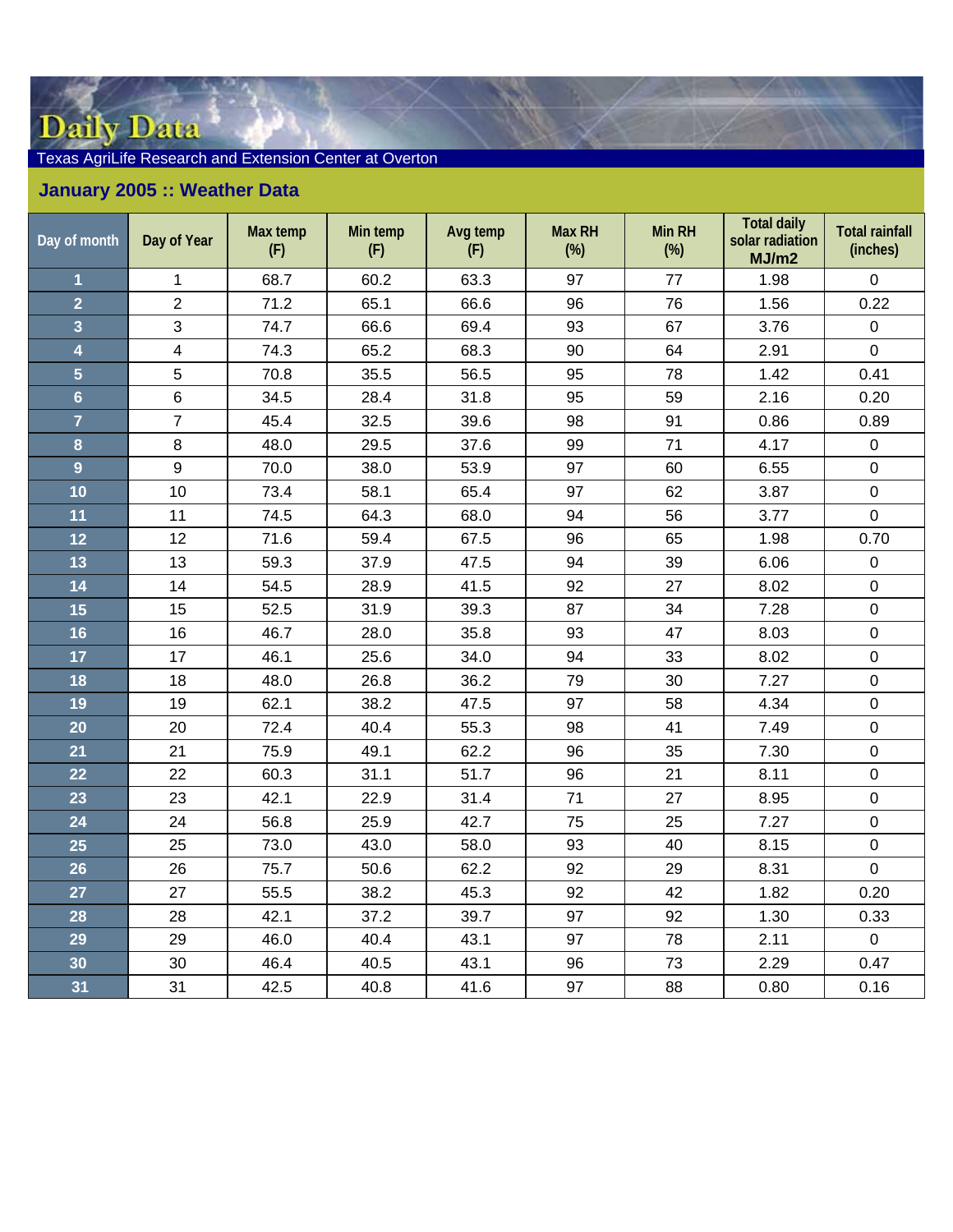|                         | February 2005 :: Weather Data |                 |                 |                 |                         |                         |                                                |                                   |
|-------------------------|-------------------------------|-----------------|-----------------|-----------------|-------------------------|-------------------------|------------------------------------------------|-----------------------------------|
| Day of month            | Day of Year                   | Max temp<br>(F) | Min temp<br>(F) | Avg temp<br>(F) | <b>Max RH</b><br>$(\%)$ | <b>Min RH</b><br>$(\%)$ | <b>Total daily</b><br>solar radiation<br>MJ/m2 | <b>Total rainfall</b><br>(inches) |
| $\mathbf 1$             | 32                            | 41.2            | 38.2            | 39.4            | 96                      | 87                      | 1.01                                           | 0.64                              |
| $\overline{2}$          | 33                            | 43.1            | 38.1            | 40.5            | 96                      | 85                      | 1.28                                           | 0.01                              |
| 3                       | 34                            | 55.8            | 36.7            | 44.4            | 95                      | 48                      | 7.31                                           | $\pmb{0}$                         |
| 4                       | 35                            | 56.1            | 29.1            | 42.1            | 98                      | 46                      | 7.30                                           | $\pmb{0}$                         |
| $\overline{\mathbf{5}}$ | 36                            | 59.4            | 33.4            | 47.2            | 97                      | 40                      | 7.02                                           | $\mathbf 0$                       |
| $6\phantom{a}$          | 37                            | 61.8            | 49.5            | 56.3            | 97                      | 65                      | 1.17                                           | 1.03                              |
| $\overline{7}$          | 38                            | 66.5            | 48.2            | 59.4            | 97                      | 65                      | 3.95                                           | 1.30                              |
| 8                       | 39                            | 53.9            | 44.6            | 49.4            | 98                      | 89                      | 1.81                                           | $\pmb{0}$                         |
| $\overline{9}$          | 40                            | 53.3            | 37.0            | 45.7            | 96                      | 57                      | 5.22                                           | 0.02                              |
| 10                      | 41                            | 58.3            | 29.6            | 43.7            | 89                      | 28                      | 8.66                                           | $\pmb{0}$                         |
| 11                      | 42                            | 59.5            | 41.7            | 50.3            | 80                      | 33                      | 4.56                                           | $\pmb{0}$                         |
| 12                      | 43                            | 59.2            | 47.0            | 52.9            | 83                      | 55                      | 1.54                                           | $\pmb{0}$                         |
| 13                      | 44                            | 75.2            | 59.4            | 65.5            | 90                      | 45                      | 5.82                                           | $\pmb{0}$                         |
| 14                      | 45                            | 78.2            | 44.7            | 62.3            | 94                      | 21                      | 10.42                                          | $\pmb{0}$                         |
| 15                      | 46                            | 80.4            | 53.4            | 66.2            | 92                      | 35                      | 8.86                                           | $\mathbf 0$                       |
| 16                      | 47                            | 66.0            | 52.9            | 59.3            | 91                      | 50                      | 7.95                                           | $\pmb{0}$                         |
| 17                      | 48                            | 57.8            | 45.2            | 50.3            | 63                      | 27                      | 7.79                                           | $\pmb{0}$                         |
| 18                      | 49                            | 58.6            | 43.4            | 50.6            | 77                      | 29                      | 6.44                                           | $\pmb{0}$                         |
| 19                      | 50                            | 62.2            | 50.2            | 56.7            | 85                      | 45                      | 2.54                                           | $\mathbf 0$                       |
| 20                      | 51                            | 73.8            | 61.3            | 66.5            | 96                      | 64                      | 3.42                                           | 0.09                              |
| 21                      | 52                            | 83.5            | 65.8            | 71.5            | 89                      | 21                      | 9.04                                           | $\pmb{0}$                         |
| 22                      | 53                            | 81.4            | 62.2            | 69.9            | 95                      | 43                      | 9.01                                           | $\mathbf 0$                       |
| 23                      | 54                            | 66.1            | 49.5            | 58.2            | 97                      | 76                      | 4.16                                           | 1.41                              |
| 24                      | 55                            | 49.4            | 40.4            | 46.8            | 97                      | 79                      | 2.29                                           | 0.51                              |
| 25                      | 56                            | 55.7            | 32.8            | 43.5            | 98                      | 42                      | 7.72                                           | $\pmb{0}$                         |
| 26                      | 57                            | 53.4            | 38.2            | 45.8            | 95                      | 47                      | 4.02                                           | 0.10                              |
| 27                      | 58                            | 49.3            | 44.5            | 47.1            | 96                      | 79                      | 1.74                                           | 0.04                              |
| 28                      | 59                            | 60.8            | 41.2            | 49.1            | 92                      | 22                      | 11.53                                          | $\mathbf 0$                       |
|                         |                               |                 |                 |                 |                         |                         |                                                |                                   |
|                         |                               |                 |                 |                 |                         |                         |                                                |                                   |
|                         |                               |                 |                 |                 |                         |                         |                                                |                                   |
|                         |                               |                 |                 |                 |                         |                         |                                                |                                   |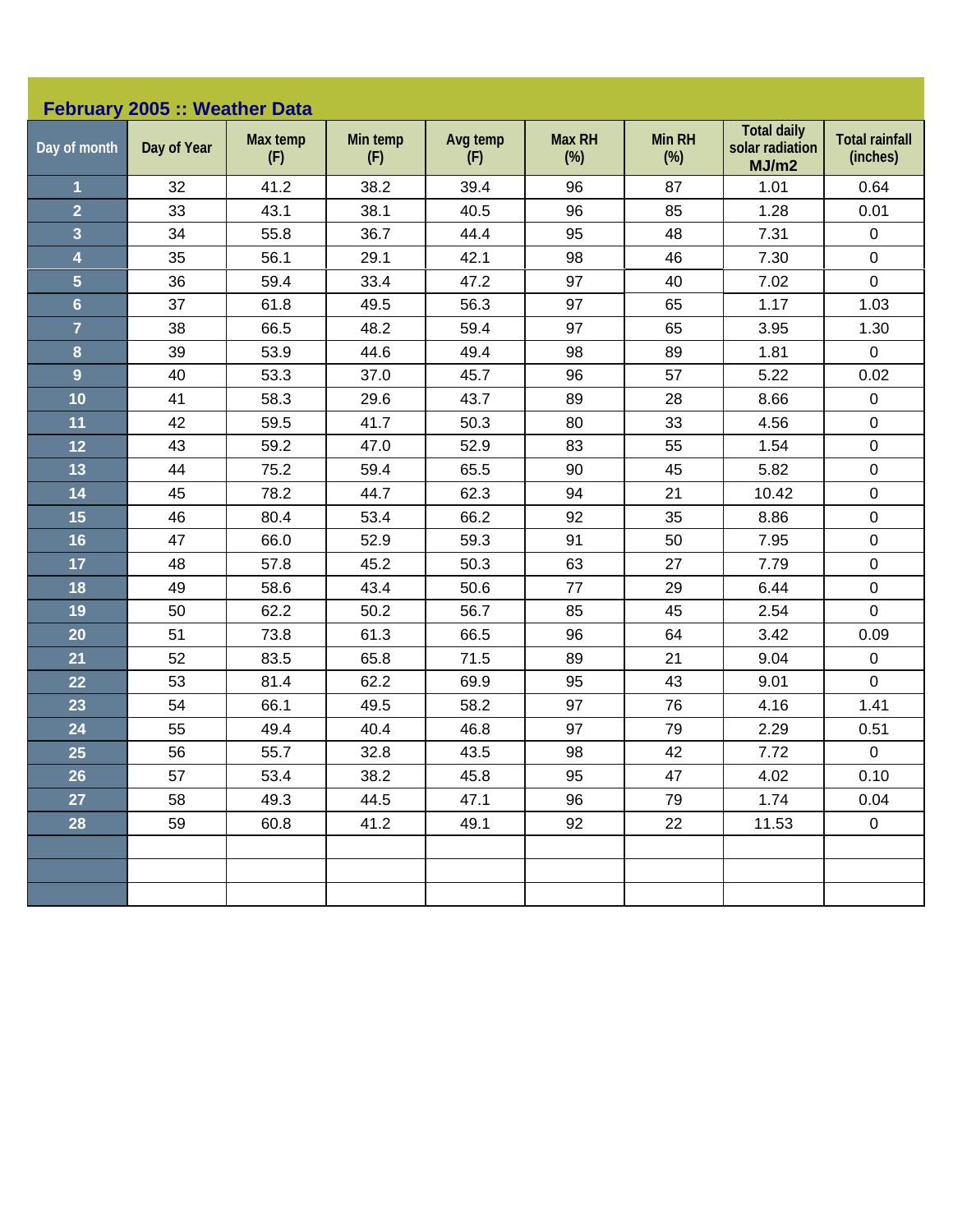## **March 2005 :: Weather Data**

| Day of month            | Day of Year | Max temp<br>(F) | Min temp<br>(F) | Avg temp<br>(F) | <b>Max RH</b><br>$(\%)$ | Min RH<br>$(\%)$ | <b>Total daily</b><br>solar radiation<br>MJ/m2 | <b>Total rainfall</b><br>(inches) |
|-------------------------|-------------|-----------------|-----------------|-----------------|-------------------------|------------------|------------------------------------------------|-----------------------------------|
| 1                       | 60          | 54.9            | 38.0            | 44.9            | 84                      | 24               | 7.31                                           | $\overline{0}$                    |
| $\overline{2}$          | 61          | 53.2            | 40.8            | 46.5            | 96                      | 61               | 4.26                                           | 0.33                              |
| $\overline{\mathbf{3}}$ | 62          | 64.5            | 44.8            | 52.9            | 88                      | 44               | 10.02                                          | $\mathbf 0$                       |
| $\overline{\mathbf{4}}$ | 63          | 64.0            | 43.6            | 53.9            | 96                      | 50               | 6.33                                           | $\mathbf 0$                       |
| $\overline{\mathbf{5}}$ | 64          | 64.6            | 4637            | 55.5            | 96                      | 58               | 5.06                                           | $\pmb{0}$                         |
| $6\phantom{1}$          | 65          | 70.8            | 50.9            | 59.8            | 96                      | 36               | 5.22                                           | $\mathbf 0$                       |
| $\overline{7}$          | 66          | 73.4            | 55.7            | 62.3            | 97                      | 33               | 5.13                                           | 0.02                              |
| $\bf{8}$                | 67          | 64.1            | 38.7            | 52.1            | 77                      | 19               | 11.73                                          | $\pmb{0}$                         |
| $\overline{9}$          | 68          | 63.3            | 41.8            | 52.3            | 90                      | 26               | 10.03                                          | 0.08                              |
| 10                      | 69          | 75.5            | 33.9            | 55.0            | 94                      | 25               | 12.26                                          | $\pmb{0}$                         |
| 11                      | 70          | 67.0            | 52.4            | 59.7            | 51                      | 16               | 12.82                                          | $\mathbf 0$                       |
| 12                      | 71          | 81.0            | 54.5            | 67.9            | 63                      | 21               | 12.70                                          | $\mathsf 0$                       |
| 13                      | 72          | 79.5            | 50.5            | 64.5            | 81                      | 40               | 11.84                                          | $\pmb{0}$                         |
| 14                      | 73          | 63.0            | 41.8            | 52.6            | 60                      | 20               | 12.68                                          | $\pmb{0}$                         |
| 15                      | 74          | 51.8            | 45.6            | 48.2            | 66                      | 40               | 2.25                                           | $\pmb{0}$                         |
| 16                      | 75          | 45.3            | 38.4            | 41.6            | 89                      | 69               | 1.94                                           | $\pmb{0}$                         |
| 17                      | 76          | 61.2            | 31.2            | 46.2            | 97                      | 25               | 13.46                                          | $\mathbf 0$                       |
| 18                      | 77          | 70.8            | 41.2            | 56.7            | 73                      | 30               | 12.48                                          | $\mathsf 0$                       |
| 19                      | 78          | 76.1            | 54.0            | 64.1            | 93                      | 33               | 10.77                                          | 0.10                              |
| 20                      | 79          | 69.6            | 54.0            | 60.6            | 97                      | 55               | 9.60                                           | 0.24                              |
| 21                      | 80          | 69.2            | 56.3            | 61.4            | 96                      | 72               | 5.39                                           | 0.44                              |
| 22                      | 81          | 66.7            | 49.7            | 60.5            | 94                      | 40               | 12.41                                          | $\pmb{0}$                         |
| 23                      | 82          | 66.3            | 41.6            | 52.5            | 84                      | 40               | 12.40                                          | $\pmb{0}$                         |
| 24                      | 83          | 75.8            | 48.7            | 62.0            | 91                      | 36               | 10.66                                          | $\pmb{0}$                         |
| 25                      | 84          | 80.3            | 59.6            | 68.2            | 94                      | 40               | 11.07                                          | 0                                 |
| 26                      | 85          | 58.0            | 52.6            | 54.6            | 91                      | 74               | 2.91                                           | $\pmb{0}$                         |
| 27                      | 86          | 49.7            | 41.6            | 46.2            | 96                      | 81               | 1.96                                           | 0.57                              |
| 28                      | 87          | 73.9            | 39.9            | 57.1            | 92                      | 30               | 13.83                                          | $\pmb{0}$                         |
| 29                      | 88          | 72.9            | 51.8            | 63.4            | 91                      | 50               | 8.06                                           | $\pmb{0}$                         |
| 30                      | 89          | 84.1            | 54.4            | 71.0            | 89                      | 20               | 12.57                                          | $\mathbf 0$                       |
| 31                      | 90          | 82.7            | 54.4            | 67.5            | 94                      | 38               | 12.02                                          | 0.84                              |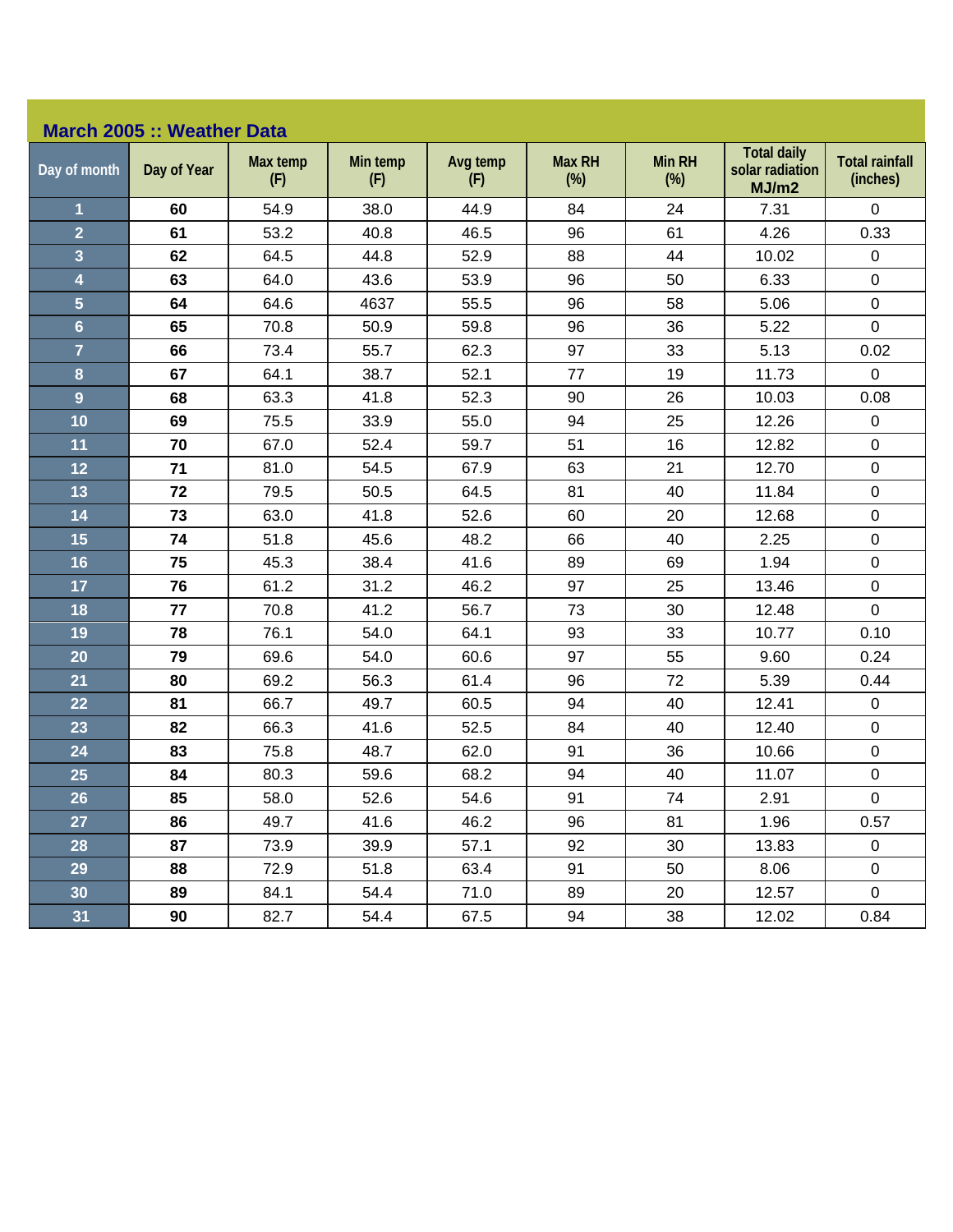| Day of month     | Day of Year | Max temp<br>(F) | Min temp<br>(F) | Avg temp<br>(F) | <b>Max RH</b><br>(%) | <b>Min RH</b><br>$(\%)$ | <b>Total daily</b><br>solar radiation<br>MJ/m2 | <b>Total rainfall</b><br>(inches) |
|------------------|-------------|-----------------|-----------------|-----------------|----------------------|-------------------------|------------------------------------------------|-----------------------------------|
| $\overline{1}$   | 91          | 58.8            | 44.3            | 53.1            | 90                   | 45                      | 5.56                                           | 0                                 |
| $\overline{2}$   | 92          | 72.4            | 40.4            | 56.3            | 84                   | 23                      | 14.54                                          | 0                                 |
| 3                | 93          | 76.3            | 44.5            | 62.3            | 84                   | 23                      | 14.41                                          | 0                                 |
| 4                | 94          | 71.0            | 53.2            | 62.7            | 87                   | 60                      | 6.37                                           | $\mathbf 0$                       |
| $\overline{5}$   | 95          | 74.8            | 58.3            | 66.4            | 94                   | 68                      | 4.20                                           | 0.31                              |
| $6\phantom{a}$   | 96          | 70.4            | 55.0            | 61.5            | 94                   | 41                      | 10.20                                          | 0.15                              |
| $\overline{7}$   | 97          | 66.7            | 53.5            | 60.3            | 90                   | 62                      | 5.66                                           | $\mathbf 0$                       |
| $\boldsymbol{8}$ | 98          | 76.2            | 50.6            | 62.7            | 95                   | 40                      | 12.23                                          | 0                                 |
| 9                | 99          | 80.2            | 55.4            | 67.8            | 89                   | 43                      | 13.64                                          | 0                                 |
| 10               | 100         | 73.0            | 60.4            | 67.1            | 91                   | 62                      | 3.91                                           | 0.02                              |
| 11               | 101         | 75.2            | 56.9            | 66.5            | 96                   | 28                      | 9.49                                           | 0.40                              |
| 12               | 102         | 73.5            | 48.9            | 60.8            | 77                   | 24                      | 14.33                                          | $\mathbf 0$                       |
| 13               | 103         | 71.7            | 50.2            | 61.0            | 77                   | 39                      | 14.14                                          | 0                                 |
| 14               | 104         | 72.9            | 48.1            | 59.7            | 94                   | 40                      | 13.91                                          | 0                                 |
| 15               | 105         | 74.0            | 47.2            | 60.9            | 96                   | 35                      | 11.61                                          | 0                                 |
| 16               | 106         | 78.9            | 48.1            | 63.3            | 96                   | 33                      | 13.55                                          | 0                                 |
| 17               | 107         | 78.5            | 52.9            | 66.3            | 93                   | 35                      | 13.40                                          | 0                                 |
| 18               | 108         | 74.2            | 59.5            | 66.7            | 89                   | 54                      | 8.27                                           | 0                                 |
| 19               | 109         | 75.9            | 58.7            | 67.0            | 91                   | 54                      | 7.73                                           | 0                                 |
| 20               | 110         | 80.2            | 62.2            | 70.5            | 93                   | 50                      | 11.55                                          | $\mathbf 0$                       |
| 21               | 111         | 81.7            | 61.8            | 71.7            | 96                   | 56                      | 9.47                                           | 0                                 |
| 22               | 112         | 83.2            | 61.9            | 72.8            | 91                   | 24                      | 12.49                                          | $\mathsf 0$                       |
| 23               | 113         | 66.1            | 50.6            | 58.1            | 67                   | 26                      | 15.10                                          | $\mathbf 0$                       |
| 24               | 114         | 69.6            | 38.5            | 55.1            | 94                   | 24                      | 14.09                                          | 0.08                              |
| 25               | 115         | 71.4            | 46.2            | 59.3            | 96                   | 49                      | 10.28                                          | 0.05                              |
| 26               | 116         | 73.0            | 56.4            | 63.8            | 95                   | 24                      | 14.81                                          | 0                                 |
| 27               | 117         | 80.8            | 50.6            | 67.1            | 77                   | 29                      | 14.86                                          | $\mathbf 0$                       |
| 28               | 118         | 86.3            | 59.1            | 73.3            | 85                   | 32                      | 24.02                                          | $\overline{0}$                    |
| 29               | 119         | 78.3            | 55.2            | 68.6            | 91                   | 72                      | 8.57                                           | 0.31                              |
| 30               | 120         | 66.2            | 47.8            | 55.0            | 91                   | 41                      | 17.57                                          | 0.02                              |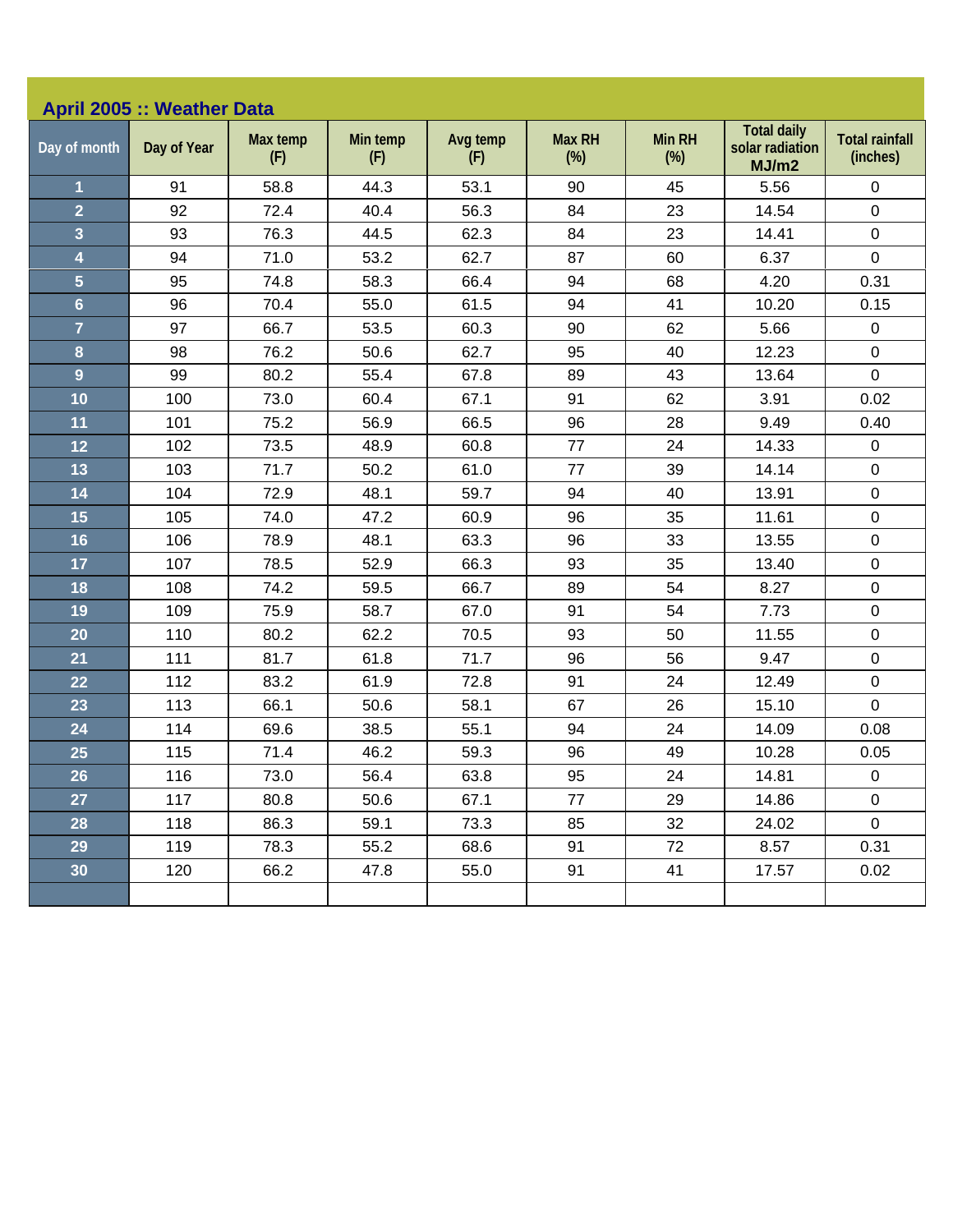|                | May 2005 :: Weather Data |                 |                 |                 |                         |                         |                                                |                                   |
|----------------|--------------------------|-----------------|-----------------|-----------------|-------------------------|-------------------------|------------------------------------------------|-----------------------------------|
| Day of month   | Day of Year              | Max temp<br>(F) | Min temp<br>(F) | Avg temp<br>(F) | <b>Max RH</b><br>$(\%)$ | <b>Min RH</b><br>$(\%)$ | <b>Total daily</b><br>solar radiation<br>MJ/m2 | <b>Total rainfall</b><br>(inches) |
| 1              | 121                      | 72.1            | 41.8            | 57.5            | 96                      | 33                      | 27.23                                          | 0                                 |
| $\overline{2}$ | 122                      | 70.7            | 46.8            | 59.2            | 94                      | 35                      | 24.96                                          | $\pmb{0}$                         |
| 3              | 123                      | 67.8            | 49.3            | 57.2            | 89                      | 38                      | 22.89                                          | $\mathbf 0$                       |
| 4              | 124                      | 67.2            | 50.0            | 56.7            | 93                      | 51                      | 16.68                                          | 0.20                              |
| 5              | 125                      | 76.2            | 48.5            | 62.7            | 95                      | 33                      | 27.12                                          | $\pmb{0}$                         |
| $6\phantom{a}$ | 126                      | 81.1            | 50.9            | 67.3            | 93                      | 33                      | 27.07                                          | $\pmb{0}$                         |
| $\overline{7}$ | 127                      | 81.8            | 56.1            | 69.6            | 88                      | 39                      | 21.37                                          | $\mathbf 0$                       |
| 8              | 128                      | 69.3            | 58.9            | 65.0            | 93                      | 69                      | 3.82                                           | 0.23                              |
| $\overline{9}$ | 129                      | 81.1            | 53.6            | 67.5            | 96                      | 62                      | 19.20                                          | $\boldsymbol{0}$                  |
| 10             | 130                      | 88.0            | 67.3            | 76.7            | 94                      | 47                      | 25.75                                          | $\mathsf 0$                       |
| 11             | 131                      | 86.9            | 64.4            | 75.4            | 94                      | 44                      | 26.36                                          | $\boldsymbol{0}$                  |
| 12             | 132                      | 84.7            | 66.8            | 75.4            | 93                      | 46                      | 20.42                                          | $\pmb{0}$                         |
| 13             | 133                      | 84.2            | 66.7            | 74.6            | 94                      | 46                      | 23.54                                          | $\boldsymbol{0}$                  |
| 14             | 134                      | 83.7            | 63.1            | 73.4            | 94                      | 40                      | 22.86                                          | $\pmb{0}$                         |
| 15             | 135                      | 81.4            | 54.6            | 68.5            | 93                      | 28                      | 26.57                                          | $\mathbf 0$                       |
| 16             | 136                      | 78.7            | 57.7            | 66.6            | 76                      | 31                      | 25.22                                          | $\boldsymbol{0}$                  |
| 17             | 137                      | 83.8            | 53.0            | 69.9            | 88                      | 34                      | 26.15                                          | $\pmb{0}$                         |
| 18             | 138                      | 86.0            | 62.3            | 73.5            | 95                      | 45                      | 20.87                                          | $\pmb{0}$                         |
| 19             | 139                      | 85.2            | 64.0            | 74.0            | 95                      | 45                      | 20.09                                          | $\boldsymbol{0}$                  |
| 20             | 140                      | 90.4            | 66.6            | 78.6            | 93                      | 47                      | 24.93                                          | $\pmb{0}$                         |
| 21             | 141                      | 94.6            | 68.5            | 80.9            | 94                      | 25                      | 27.63                                          | $\pmb{0}$                         |
| 22             | 142                      | 95.7            | 62.5            | 79.7            | 93                      | 26                      | 27.50                                          | $\pmb{0}$                         |
| 23             | 143                      | 93.5            | 69.3            | 82.3            | 84                      | 37                      | 22.91                                          | $\pmb{0}$                         |
| 24             | 144                      | 86.8            | 68.9            | 77.4            | 91                      | 44                      | 21.44                                          | 0                                 |
| 25             | 145                      | 87.9            | 65.5            | 72.6            | 95                      | 47                      | 17.75                                          | 1.12                              |
| 26             | 146                      | 84.5            | 63.0            | 72.2            | 96                      | $30\,$                  | 25.5                                           | $\boldsymbol{0}$                  |
| 27             | 147                      | 86.4            | 61.4            | 74.6            | 90                      | 35                      | 25.0                                           | $\mathbf 0$                       |
| 28             | 148                      | 85.0            | 64.2            | 70.5            | 94                      | 53                      | 13.1                                           | 0.77                              |
| 29             | 149                      | 78.7            | 65.4            | 70.7            | 95                      | 62                      | 11.6                                           | 0.32                              |
| 30             | 150                      | 78.2            | 67.8            | 72.1            | 95                      | 67                      | 10.2                                           | $\overline{0}$                    |
| 31             | 151                      | 82.1            | 67.0            | 73.2            | 95                      | 55                      | 17.0                                           | $\mathbf 0$                       |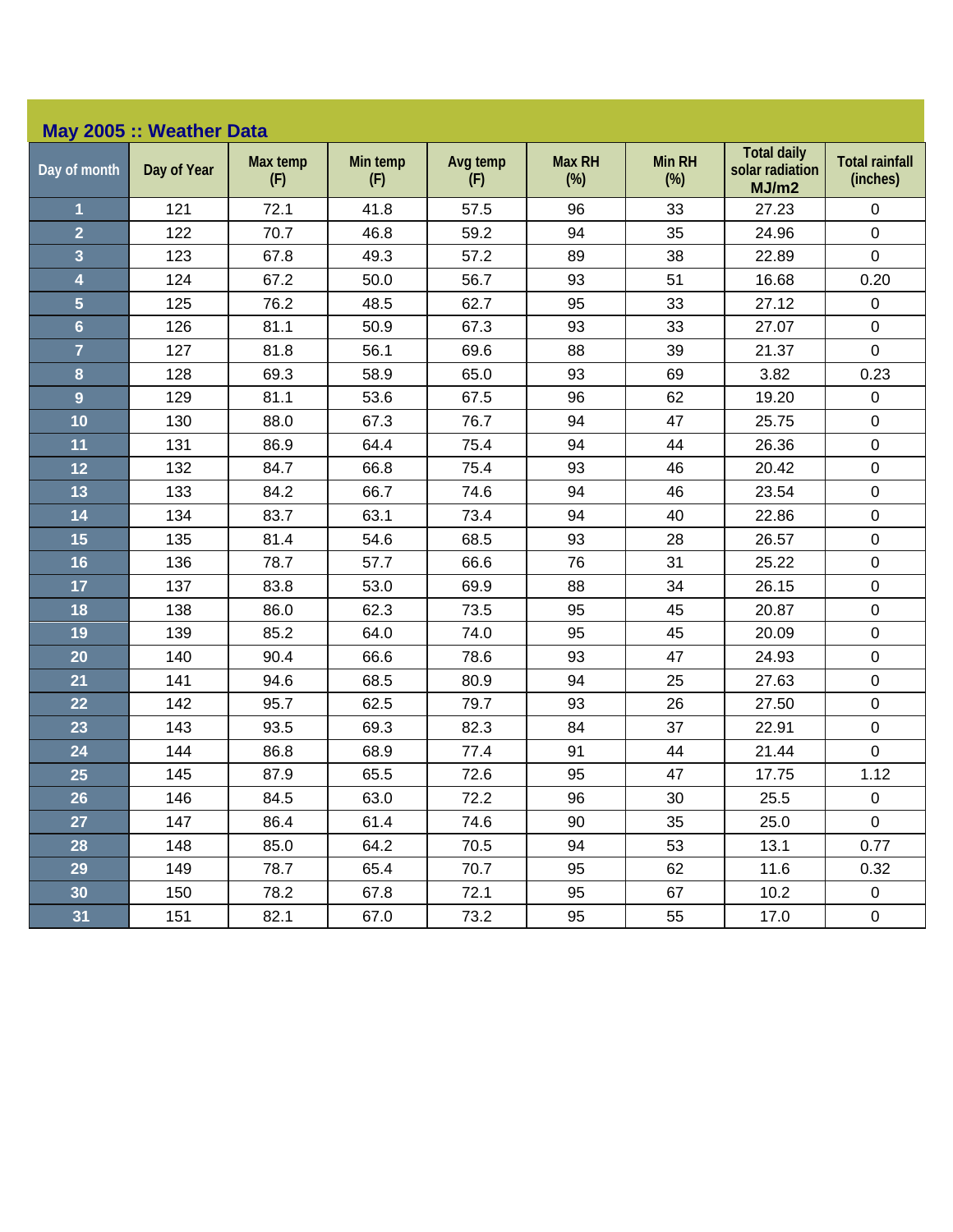| June 2005 :: Weather Data |             |                 |                 |                 |                         |                         |                                                |                                   |  |  |
|---------------------------|-------------|-----------------|-----------------|-----------------|-------------------------|-------------------------|------------------------------------------------|-----------------------------------|--|--|
| Day of month              | Day of Year | Max temp<br>(F) | Min temp<br>(F) | Avg temp<br>(F) | <b>Max RH</b><br>$(\%)$ | <b>Min RH</b><br>$(\%)$ | <b>Total daily</b><br>solar radiation<br>MJ/m2 | <b>Total rainfall</b><br>(inches) |  |  |
| 1                         | 152         | 82.1            | 62.5            | 72.6            | 95                      | 56                      | 14.4                                           | $\pmb{0}$                         |  |  |
| $\overline{2}$            | 153         | 89.7            | 63.0            | 76.2            | 96                      | 40                      | 26.4                                           | $\mathbf 0$                       |  |  |
| 3                         | 154         | 88.9            | 68.9            | 79.7            | 92                      | 41                      | 23.1                                           | $\pmb{0}$                         |  |  |
| 4                         | 155         | 90.8            | 72.7            | 81.45           | 91                      | 48                      | 21.1                                           | $\mathsf 0$                       |  |  |
| 5                         | 156         | 90.4            | 72.3            | 79.9            | 90                      | 44                      | 21.8                                           | $\mathbf 0$                       |  |  |
| $6\phantom{a}$            | 157         | 90.5            | 69.6            | 78.2            | 90                      | 53                      | 22.1                                           | 0.58                              |  |  |
| $\overline{7}$            | 158         | 90.8            | 69.3            | 78.7            | 93                      | 52                      | 18.2                                           | 0.06                              |  |  |
| 8                         | 159         | 91.7            | 68.5            | 80.4            | 94                      | 50                      | 23.7                                           | 0                                 |  |  |
| 9                         | 160         | 90.5            | 73.3            | 79.4            | 94                      | 52                      | 23.2                                           | 0.53                              |  |  |
| 10                        | 161         | 90.1            | 71.2            | 80.6            | 94                      | 48                      | 23.0                                           | $\pmb{0}$                         |  |  |
| 11                        | 162         | 90.6            | 72.5            | 80.7            | 91                      | 46                      | 24.8                                           | $\mathsf 0$                       |  |  |
| 12                        | 163         | 91.7            | 72.2            | 82.0            | 87                      | 44                      | 26.6                                           | $\mathsf 0$                       |  |  |
| 13                        | 164         | 88.2            | 72.1            | 80.9            | 92                      | 55                      | 20.1                                           | $\mathbf 0$                       |  |  |
| 14                        | 165         | 93.3            | 69.7            | 81.6            | 93                      | 46                      | 27.4                                           | 0.36                              |  |  |
| 15                        | 166         | 94.4            | 72.4            | 82.8            | 93                      | 41                      | 27.2                                           | $\pmb{0}$                         |  |  |
| 16                        | 167         | 95.3            | 73.9            | 83.8            | 91                      | 39                      | 26.0                                           | $\pmb{0}$                         |  |  |
| 17                        | 168         | 92.4            | 72.7            | 80.6            | 90                      | 40                      | 23.0                                           | $\pmb{0}$                         |  |  |
| 18                        | 169         | 85.5            | 70.9            | 76.0            | 94                      | 59                      | 12.8                                           | $\pmb{0}$                         |  |  |
| 19                        | 170         | 88.5            | 62.8            | 77.0            | 94                      | 35                      | 28.3                                           | $\pmb{0}$                         |  |  |
| 20                        | 171         | 87.8            | 61.6            | 76.0            | 93                      | 34                      | 28.4                                           | $\pmb{0}$                         |  |  |
| 21                        | 172         | 90.2            | 63.5            | 77.0            | 94                      | 31                      | 26.4                                           | $\pmb{0}$                         |  |  |
| 22                        | 173         | 92.6            | 64.9            | 79.2            | 92                      | 33                      | 25.0                                           | $\pmb{0}$                         |  |  |
| 23                        | 174         | station         | maintenance     | - no            | data                    |                         |                                                |                                   |  |  |
| 24                        | 175         | 93.6            | 71.3            | 82.7            | 82                      | 34                      | 26.1                                           | $\mathbf 0$                       |  |  |
| 25                        | 176         | 93.6            | 69.7            | 82.4            | 90                      | 33                      | 24.3                                           | 0                                 |  |  |
| 26                        | 177         | 93.9            | 70.0            | 81.2            | 90                      | 33                      | 22.9                                           | $\pmb{0}$                         |  |  |
| 27                        | 178         | 94.7            | 71.2            | 82.5            | 85                      | 29                      | 24.2                                           | $\mathbf 0$                       |  |  |
| 28                        | 179         | 95.3            | 71.2            | 83.6            | 86                      | 30                      | 25.6                                           | $\mathbf 0$                       |  |  |
| 29                        | 180         | 97.2            | 74.4            | 85.7            | 82                      | 29                      | 25.7                                           | 0                                 |  |  |
| 30 <sub>o</sub>           | 181         | 97.2            | 75.8            | 86.4            | 84                      | 34                      | 26.2                                           | $\pmb{0}$                         |  |  |
|                           |             |                 |                 |                 |                         |                         |                                                |                                   |  |  |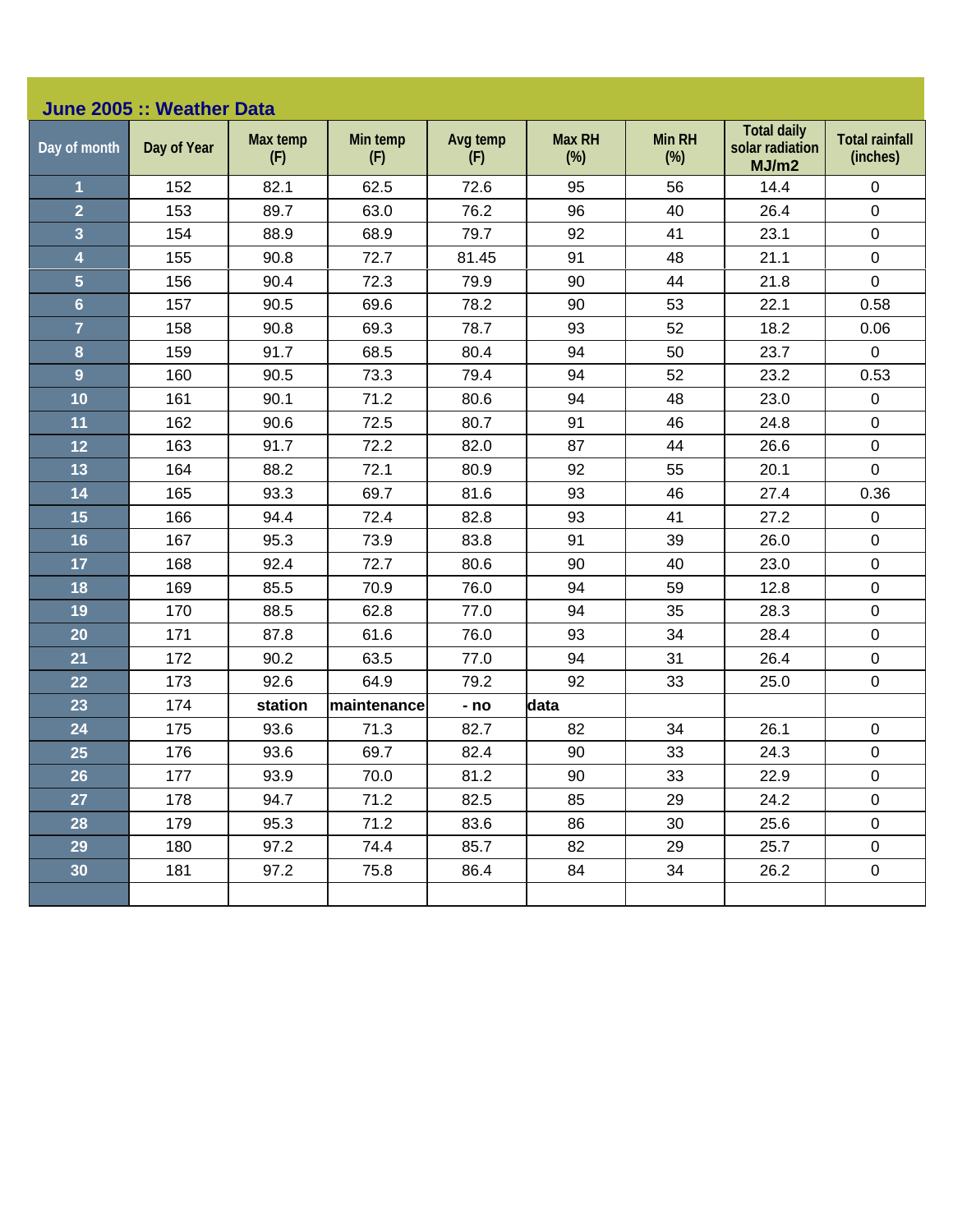| Day of month            | Day of Year | Max temp<br>(F) | Min temp<br>(F) | Avg temp<br>(F) | <b>Max RH</b><br>$(\%)$ | <b>Min RH</b><br>$(\%)$ | <b>Total daily</b><br>solar radiation<br>MJ/m2 | <b>Total rainfall</b><br>(inches) |
|-------------------------|-------------|-----------------|-----------------|-----------------|-------------------------|-------------------------|------------------------------------------------|-----------------------------------|
| $\overline{\mathbf{1}}$ | 182         | 91.0            | 73.5            | 80.7            | 92                      | 51                      | 19.0                                           | 0.25                              |
| $\overline{2}$          | 183         | 84.8            | 69.9            | 74.3            | 97                      | 56                      | 11.84                                          | 1.25                              |
| $\overline{\mathbf{3}}$ | 184         | 94.7            | 72.0            | 83.5            | 92                      | 43                      | 28.2                                           | $\pmb{0}$                         |
| $\overline{\mathbf{4}}$ | 185         | 94.4            | 75.7            | 84.7            | 94                      | 42                      | 25.2                                           | $\pmb{0}$                         |
| $5\overline{)}$         | 186         | 92.1            | 75.9            | 83.2            | 90                      | 47                      | 25.6                                           | $\pmb{0}$                         |
| $6\phantom{a}$          | 187         | 90.8            | 71.4            | 80.7            | 95                      | 45                      | 25.1                                           | $\overline{0}$                    |
| $\overline{7}$          | 188         | 89.3            | 69.9            | 78.6            | 97                      | 57                      | 14.9                                           | 0.05                              |
| 8                       | 189         | 89.7            | 72.7            | 80.4            | 96                      | 48                      | 24.9                                           | 0.01                              |
| $\overline{9}$          | 190         | 90.5            | 69.4            | 79.9            | 96                      | 45                      | 24.3                                           | $\pmb{0}$                         |
| 10                      | 191         | 91.4            | 70.8            | 79.8            | 96                      | 46                      | 24.2                                           | 0.12                              |
| 11                      | 192         | 86.9            | 70.2            | 78.2            | 96                      | 57                      | 15.8                                           | $\pmb{0}$                         |
| 12                      | 193         | 95.3            | 74.2            | 83.5            | 90                      | 39                      | 25.6                                           | $\pmb{0}$                         |
| 13                      | 194         | 94.9            | 73.8            | 81.5            | 89                      | 39                      | 19.9                                           | $\mathbf 0$                       |
| 14                      | 195         | 92.4            | 69.3            | 79.2            | 96                      | 50                      | 22.3                                           | 0.09                              |
| 15                      | 196         | 89.0            | 71.8            | 77.7            | 96                      | 53                      | 16.8                                           | 0.43                              |
| 16                      | 197         | 89.4            | 71.4            | 80.0            | 96                      | 48                      | 20.6                                           | 0.01                              |
| 17                      | 198         | 91.1            | 74.4            | 79.0            | 95                      | 48                      | 18.6                                           | 0.17                              |
| 18                      | 199         | 90.9            | 72.6            | 79.9            | 95                      | 57                      | 19.1                                           | 1.20                              |
| 19                      | 200         | 93.0            | 73.5            | 82.3            | 96                      | 48                      | 26.1                                           | $\pmb{0}$                         |
| 20                      | 201         | 91.4            | 73.6            | 83.1            | 95                      | 48                      | 21.5                                           | $\pmb{0}$                         |
| 21                      | 202         | 94.2            | 72.6            | 83.5            | 96                      | 44                      | 24.5                                           | $\mathbf 0$                       |
| 22                      | 203         | 83.7            | 71.9            | 78.2            | 92                      | 70                      | 10.9                                           | 0.53                              |
| 23                      | 204         | 92.4            | 72.0            | 81.7            | 96                      | 51                      | 26.2                                           | $\mathsf 0$                       |
| 24                      | 205         | 94.3            | 74.7            | 84.7            | 91                      | 43                      | 27.1                                           | $\mathbf 0$                       |
| 25                      | 206         | 93.5            | 74.5            | 84.2            | 92                      | 47                      | 26.2                                           | $\pmb{0}$                         |
| 26                      | 207         | 91.8            | 74.5            | 82.4            | 89                      | 48                      | 25.2                                           | $\pmb{0}$                         |
| 27                      | 208         | 91.0            | 74.7            | 81.2            | 85                      | 56                      | 19.6                                           | $\pmb{0}$                         |
| 28                      | 209         | 84.8            | 71.3            | 77.2            | 88                      | 57                      | 15.6                                           | $\mathbf 0$                       |
| 29                      | 210         | 89.0            | 67.2            | 78.4            | 96                      | 36                      | 27.2                                           | $\mathbf 0$                       |
| 30                      | 211         | 90.9            | 63.3            | 77.3            | 95                      | 29                      | 27.7                                           | $\mathbf 0$                       |
| 31                      | 212         | 92.7            | 63.8            | 79.1            | 89                      | 40                      | 25.6                                           | $\mathbf 0$                       |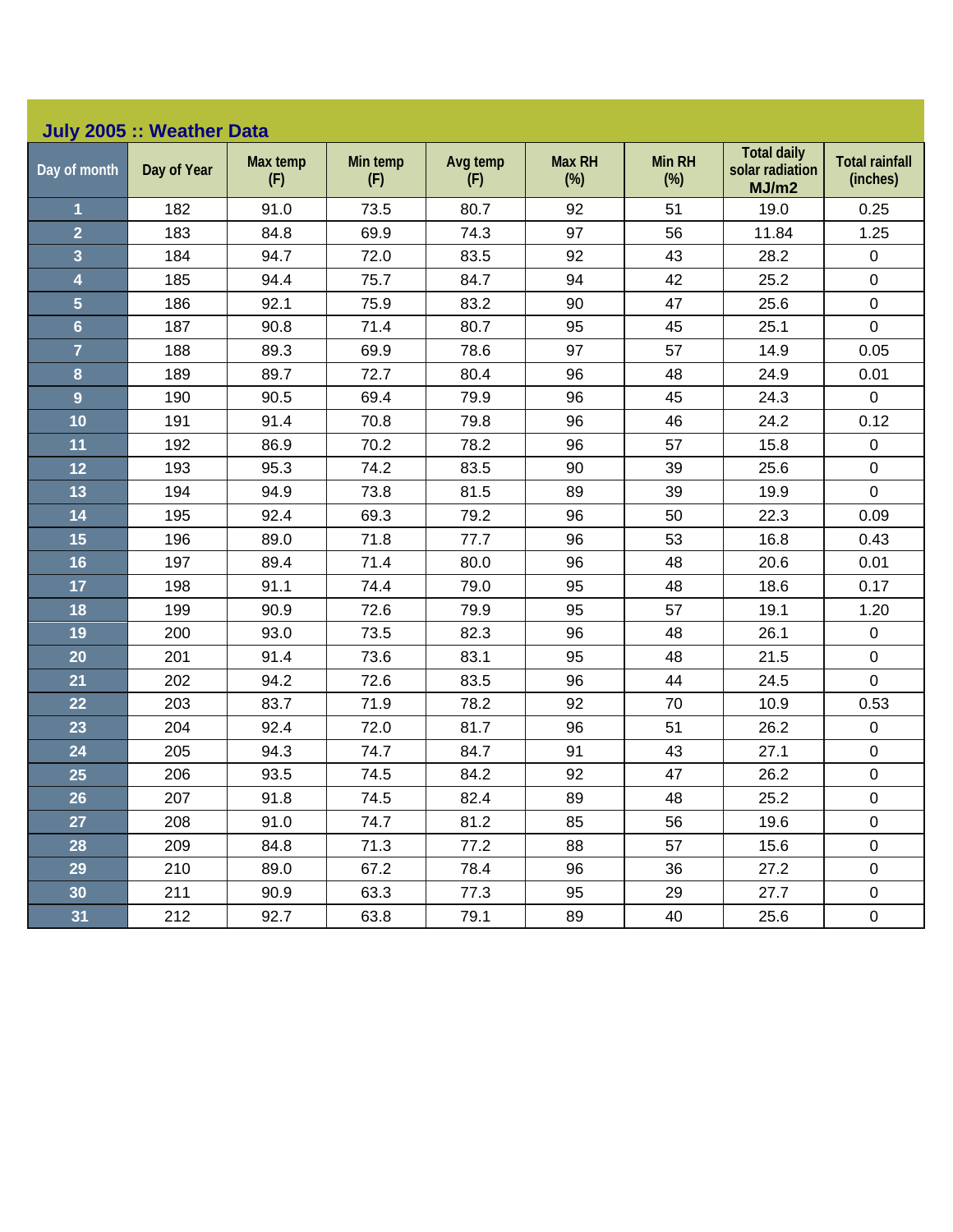| <b>August 2005 :: Weather Data</b> |             |                 |                 |                 |                         |                         |                                                |                                   |  |
|------------------------------------|-------------|-----------------|-----------------|-----------------|-------------------------|-------------------------|------------------------------------------------|-----------------------------------|--|
| Day of month                       | Day of Year | Max temp<br>(F) | Min temp<br>(F) | Avg temp<br>(F) | <b>Max RH</b><br>$(\%)$ | <b>Min RH</b><br>$(\%)$ | <b>Total daily</b><br>solar radiation<br>MJ/m2 | <b>Total rainfall</b><br>(inches) |  |
| $\mathbf{1}$                       | 213         | 95.0            | 70.3            | 83.0            | 94                      | 31                      | 26.3                                           | $\pmb{0}$                         |  |
| $\overline{2}$                     | 214         | 95.9            | 70.4            | 83.3            | 92                      | 34                      | 25.8                                           | $\pmb{0}$                         |  |
| 3                                  | 215         | 95.2            | 70.7            | 82.3            | 94                      | 40                      | 23.4                                           | $\pmb{0}$                         |  |
| $\overline{\mathbf{4}}$            | 216         | 93.5            | 71.1            | 81.7            | 95                      | 41                      | 21.7                                           | $\pmb{0}$                         |  |
| $\overline{5}$                     | 217         | 93.5            | 68.9            | 80.6            | 96                      | 37                      | 24.0                                           | $\pmb{0}$                         |  |
| $6\phantom{a}$                     | 218         | 95.0            | 69.8            | 82.8            | 93                      | 32                      | 23.5                                           | $\pmb{0}$                         |  |
| $\overline{7}$                     | 219         | 92.7            | 71.5            | 79.1            | 94                      | 44                      | 12.5                                           | $\mathbf 0$                       |  |
| 8                                  | 220         | 89.5            | 69.4            | 78.0            | 96                      | 52                      | 15.9                                           | 0.12                              |  |
| $\overline{9}$                     | 221         | 87.6            | 70.5            | 77.6            | 95                      | 53                      | 14.9                                           | $\mathbf 0$                       |  |
| 10                                 | 222         | 90.6            | 70.6            | 78.6            | 94                      | 46                      | 20.1                                           | 0.13                              |  |
| 11                                 | 223         | 94.4            | 69.0            | 81.4            | 95                      | 34                      | 25.6                                           | $\pmb{0}$                         |  |
| 12                                 | 224         | 95.8            | 70.1            | 82.7            | 96                      | 33                      | 24.2                                           | $\pmb{0}$                         |  |
| 13                                 | 225         | 95.1            | 74.0            | 84.1            | 94                      | 37                      | 22.9                                           | $\mathbf 0$                       |  |
| 14                                 | 226         | 94.8            | 72.7            | 80.5            | 94                      | 38                      | 18.2                                           | 0.22                              |  |
| 15                                 | 227         | 93.3            | 72.7            | 80.9            | 94                      | 42                      | 22.6                                           | $\pmb{0}$                         |  |
| 16                                 | 228         | 94.2            | 70.1            | 81.6            | 96                      | 41                      | 21.3                                           | $\pmb{0}$                         |  |
| 17                                 | 229         | 95.1            | 70.5            | 83.3            | 96                      | 38                      | 25.5                                           | $\pmb{0}$                         |  |
| 18                                 | 230         | 95.9            | 74.6            | 84.7            | 91                      | 34                      | 24.8                                           | $\pmb{0}$                         |  |
| 19                                 | 231         | 97.4            | 73.7            | 85.6            | 93                      | 35                      | 24.7                                           | $\pmb{0}$                         |  |
| 20                                 | 232         | 98.0            | 74.2            | 86.2            | 95                      | 33                      | 25.2                                           | $\pmb{0}$                         |  |
| 21                                 | 233         | 100.4           | 77.1            | 87.9            | 87                      | 29                      | 22.6                                           | $\mathbf 0$                       |  |
| 22                                 | 234         | 101.1           | 76.8            | 85.7            | 85                      | 29                      | 21.2                                           | 0.01                              |  |
| 23                                 | 235         | 100.8           | 74.2            | 86.4            | 90                      | 34                      | 23.6                                           | $\pmb{0}$                         |  |
| 24                                 | 236         | 99.5            | 74.1            | 85.3            | 90                      | 34                      | 23.5                                           | $\mathbf 0$                       |  |
| 25                                 | 237         | 98.9            | 73.6            | 83.5            | 95                      | 36                      | 23.0                                           | 0.31                              |  |
| 26                                 | 238         | 99.2            | 75.8            | 86.4            | 95                      | 32                      | 22.2                                           | 0.01                              |  |
| 27                                 | 239         | 99.5            | 71.6            | 83.4            | 94                      | 34                      | 17.3                                           | 0.58                              |  |
| 28                                 | 240         | 89.4            | 70.8            | 79.2            | 96                      | 45                      | 17.9                                           | $\mathbf 0$                       |  |
| 29                                 | 241         | 90.2            | 71.1            | 78.6            | 95                      | 48                      | 19.5                                           | 0.55                              |  |
| 30                                 | 242         | 92.2            | 70.0            | 79.1            | 96                      | 33                      | 21.7                                           | $\mathbf 0$                       |  |
| 31                                 | 243         | 96.4            | 66.8            | 81.2            | 95                      | 26                      | 23.8                                           | $\pmb{0}$                         |  |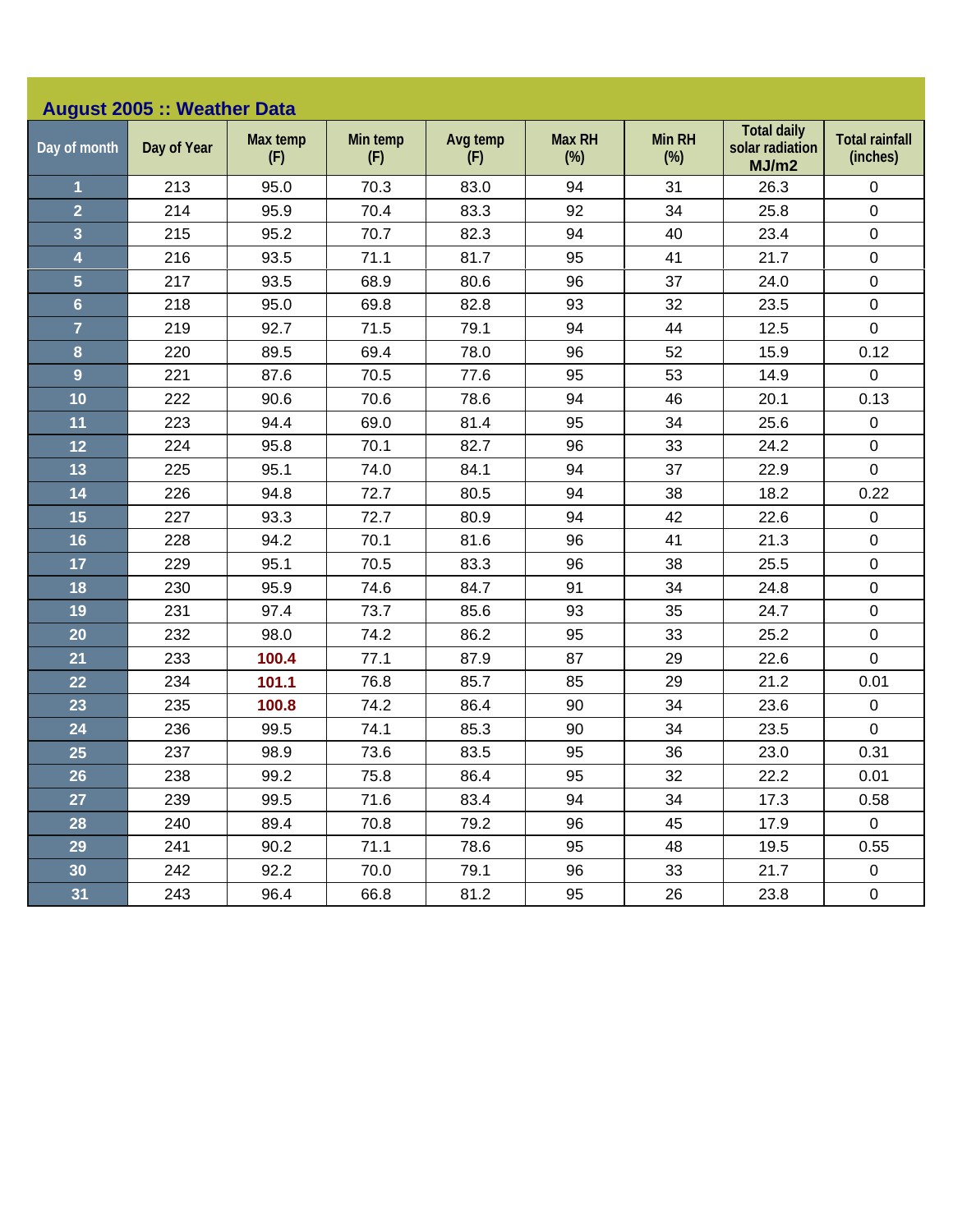| September 2005 :: Weather Data |             |                 |                 |                 |                      |                         |                                                |                                   |
|--------------------------------|-------------|-----------------|-----------------|-----------------|----------------------|-------------------------|------------------------------------------------|-----------------------------------|
| Day of month                   | Day of Year | Max temp<br>(F) | Min temp<br>(F) | Avg temp<br>(F) | <b>Max RH</b><br>(%) | <b>Min RH</b><br>$(\%)$ | <b>Total daily</b><br>solar radiation<br>MJ/m2 | <b>Total rainfall</b><br>(inches) |
| $\overline{1}$                 | 244         | 94.6            | 67.0            | 80.4            | 93                   | 31                      | 22.3                                           | $\mathbf 0$                       |
| $\overline{2}$                 | 245         | 91.8            | 68.0            | 79.8            | 95                   | 26                      | 23.5                                           | $\pmb{0}$                         |
| $\overline{\mathbf{3}}$        | 246         | 93.1            | 65.8            | 79.5            | 89                   | 37                      | 19.7                                           | $\pmb{0}$                         |
| $\overline{\mathbf{4}}$        | 247         | 92.3            | 63.5            | 78.6            | 91                   | 20                      | 24.0                                           | $\pmb{0}$                         |
| $\overline{5}$                 | 248         | 90.8            | 58.3            | 74.7            | 90                   | 28                      | 23.9                                           | $\pmb{0}$                         |
| $6\phantom{a}$                 | 249         | 91.9            | 67.9            | 79.0            | 90                   | 33                      | 19.7                                           | $\pmb{0}$                         |
| $\overline{7}$                 | 250         | 89.1            | 60.6            | 75.2            | 91                   | 28                      | 23.4                                           | $\pmb{0}$                         |
| 8                              | 251         | 89.4            | 60.7            | 74.8            | 90                   | 26                      | 23.2                                           | $\pmb{0}$                         |
| $\overline{9}$                 | 252         | 92.7            | 59.6            | 76.2            | 93                   | 26                      | 23.1                                           | $\mathbf 0$                       |
| 10                             | 253         | 91.2            | 61.7            | 78.3            | 92                   | 32                      | 17.0                                           | $\pmb{0}$                         |
| 11                             | 254         | 92.4            | 69.0            | 79.8            | 95                   | 35                      | 19.0                                           | $\pmb{0}$                         |
| 12                             | 255         | 89.9            | 65.7            | 79.1            | 91                   | 46                      | 14.0                                           | $\pmb{0}$                         |
| 13                             | 256         | 94.6            | 70.8            | 82.0            | 95                   | 36                      | 19.2                                           | $\pmb{0}$                         |
| 14                             | 257         | 96.1            | 76.6            | 84.3            | 88                   | 33                      | 19.4                                           | $\pmb{0}$                         |
| 15                             | 258         | 96.2            | 76.0            | 84.2            | 91                   | 35                      | 18.1                                           | $\mathbf 0$                       |
| 16                             | 259         | 85.2            | 70.5            | 76.0            | 94                   | 59                      | 11.8                                           | 0.11                              |
| 17                             | 260         | 95.3            | 67.7            | 81.1            | 96                   | 39                      | 19.5                                           | $\pmb{0}$                         |
| 18                             | 261         | 98.6            | 74.1            | 84.9            | 88                   | 28                      | 21.7                                           | $\pmb{0}$                         |
| 19                             | 262         | 98.5            | 74.6            | 85.2            | 85                   | 23                      | 21.3                                           | $\pmb{0}$                         |
| 20                             | 263         | 97.7            | 72.5            | 84.2            | 82                   | 30                      | 20.2                                           | $\pmb{0}$                         |
| 21                             | 264         | 98.4            | 69.8            | 83.0            | 89                   | 24                      | 18.3                                           | $\pmb{0}$                         |
| 22                             | 265         | 97.9            | 68.6            | 83.8            | 86                   | 26                      | 17.8                                           | $\pmb{0}$                         |
| 23                             | 266         | 91.5            | 68.1            | 82.1            | 84                   | 34                      | 16.4                                           | $\mathbf 0$                       |
| 24                             | 267         | 83.8            | 71.8            | 74.5            | 94                   | 57                      | 1.0                                            | 3.28 (Rita)                       |
| 25                             | 268         | 94.8            | 72.2            | 81.3            | 91                   | 36                      | 21.0                                           | 0                                 |
| 26                             | 269         | 99.2            | 76.4            | 85.2            | 95                   | 33                      | 20.4                                           | $\pmb{0}$                         |
| 27                             | 270         | 92.5            | 75.1            | 82.6            | 95                   | 52                      | 17.7                                           | $\mathbf 0$                       |
| 28                             | 271         | 94.0            | 72.2            | 81.4            | 95                   | 43                      | 17.6                                           | $\mathsf 0$                       |
| 29                             | 272         | 73.6            | 61.0            | 68.4            | 92                   | 67                      | 9.3                                            | $\mathbf 0$                       |
| 30                             | 273         | 77.6            | 55.9            | 66.1            | 95                   | 52                      | 15.5                                           | $\pmb{0}$                         |
|                                |             |                 |                 |                 |                      |                         |                                                |                                   |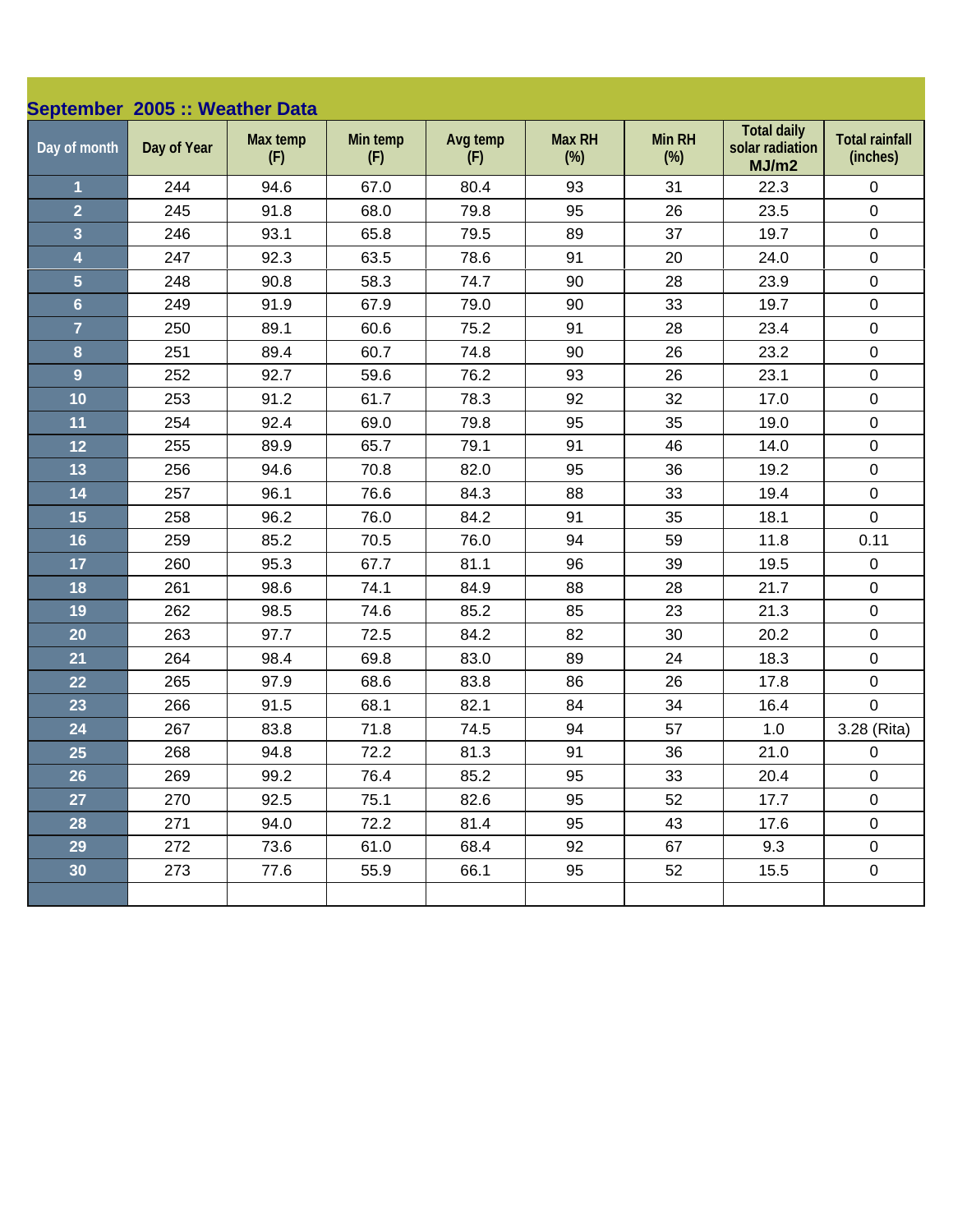|                         | <b>October 2005 :: Weather Data</b> |                 |                 |                 |                         |                         |                                                |                                   |  |  |
|-------------------------|-------------------------------------|-----------------|-----------------|-----------------|-------------------------|-------------------------|------------------------------------------------|-----------------------------------|--|--|
| Day of month            | Day of Year                         | Max temp<br>(F) | Min temp<br>(F) | Avg temp<br>(F) | <b>Max RH</b><br>$(\%)$ | <b>Min RH</b><br>$(\%)$ | <b>Total daily</b><br>solar radiation<br>MJ/m2 | <b>Total rainfall</b><br>(inches) |  |  |
| $\mathbf{1}$            | 275                                 | 87.8            | 63.1            | 74.2            | 92                      | 41                      | 11.25                                          | $\mathbf 0$                       |  |  |
| $\overline{2}$          | 276                                 | 82.9            | 70.0            | 73.9            | 96                      | 58                      | 8.18                                           | 0.25                              |  |  |
| $\overline{\mathbf{3}}$ | 277                                 | 83.2            | 65.5            | 73.3            | 96                      | 55                      | 9.45                                           | $\mathbf 0$                       |  |  |
| $\overline{\mathbf{4}}$ | 278                                 | 68.8            | 64.2            | 66.0            | 97                      | 92                      | 1.25                                           | 2.25                              |  |  |
| $\overline{5}$          | 279                                 | 78.1            | 61.1            | 67.9            | 98                      | 57                      | 10.14                                          | $\pmb{0}$                         |  |  |
| $6\phantom{a}$          | 280                                 | 83.4            | 61.4            | 71.3            | 91                      | 58                      | 8.73                                           | $\mathbf 0$                       |  |  |
| $\overline{7}$          | 281                                 | 82.8            | 68.4            | 72.6            | 95                      | 63                      | 6.03                                           | 0.25                              |  |  |
| 8                       | 282                                 | 78.4            | 68.0            | 71.6            | 96                      | 71                      | 4.23                                           | 0.13                              |  |  |
| $\overline{9}$          | 283                                 | 68.4            | 64.5            | 66.2            | 96                      | 87                      | 1.82                                           | 0.31                              |  |  |
| 10                      | 284                                 | 69.2            | 63.6            | 66.2            | 97                      | 92                      | 2.19                                           | 0.78                              |  |  |
| 11                      | 285                                 | 71.7            | 65.4            | 67.5            | 97                      | 76                      | 4.41                                           | 0.11                              |  |  |
| 12                      | 286                                 | 71.0            | 57.7            | 63.0            | 93                      | 45                      | 8.06                                           | $\pmb{0}$                         |  |  |
| 13                      | 287                                 | 78.8            | 54.7            | 65.5            | 91                      | 38                      | 11.23                                          | $\pmb{0}$                         |  |  |
| 14                      | 288                                 | 64.2            | 51.7            | 57.5            | 86                      | 30                      | 10.86                                          | $\pmb{0}$                         |  |  |
| 15                      | 289                                 | 79.0            | 50.9            | 63.5            | 84                      | 30                      | 11.28                                          | $\pmb{0}$                         |  |  |
| 16                      | 290                                 | 83.6            | 54.1            | 68.1            | 92                      | 41                      | 11.06                                          | $\pmb{0}$                         |  |  |
| 17                      | 291                                 | 85.1            | 59.1            | 73.7            | 95                      | 54                      | 6.82                                           | $\pmb{0}$                         |  |  |
| 18                      | 292                                 | 87.9            | 75.5            | 80.1            | 88                      | 55                      | 7.76                                           | $\pmb{0}$                         |  |  |
| 19                      | 293                                 | 89.2            | 70.7            | 78.5            | 93                      | 40                      | 8.02                                           | $\pmb{0}$                         |  |  |
| 20                      | 294                                 | 85.9            | 70.6            | 76.0            | 96                      | 65                      | 5.38                                           | $\mathbf 0$                       |  |  |
| 21                      | 295                                 | 87.4            | 71.2            | 76.9            | 96                      | 54                      | 7.87                                           | $\mathbf 0$                       |  |  |
| 22                      | 296                                 | 87.7            | 73.3            | 78.1            | 95                      | 56                      | 6.87                                           | $\mathbf 0$                       |  |  |
| 23                      | 297                                 | 81.3            | 66.9            | 72.1            | 95                      | 57                      | 5.73                                           | 0.05                              |  |  |
| 24                      | 298                                 | 81.8            | 60.3            | 71.2            | 97                      | 59                      | 6.15                                           | 0.25                              |  |  |
| 25                      | 299                                 | 83.3            | 69.1            | 75.2            | 95                      | 64                      | 5.76                                           | $\pmb{0}$                         |  |  |
| 26                      | 300                                 | 85.6            | 70.6            | 76.6            | 96                      | 51                      | 7.51                                           | $\pmb{0}$                         |  |  |
| 27                      | 301                                 | 82.5            | 72.5            | 77.1            | 93                      | 56                      | 7.33                                           | $\mathbf 0$                       |  |  |
| 28                      | 302                                 | 85.3            | 71.1            | 76.1            | 95                      | 58                      | 8.01                                           | $\pmb{0}$                         |  |  |
| 29                      | 303                                 | 84.2            | 71.6            | 76.9            | 91                      | 55                      | 6.14                                           | $\pmb{0}$                         |  |  |
| 30                      | 304                                 | 84.4            | 62.2            | 75.0            | 91                      | 56                      | 7.62                                           | 0.06                              |  |  |
| 31                      | 305                                 | 84.8            | 69.8            | 75.6            | 95                      | 53                      | 7.36                                           | $\pmb{0}$                         |  |  |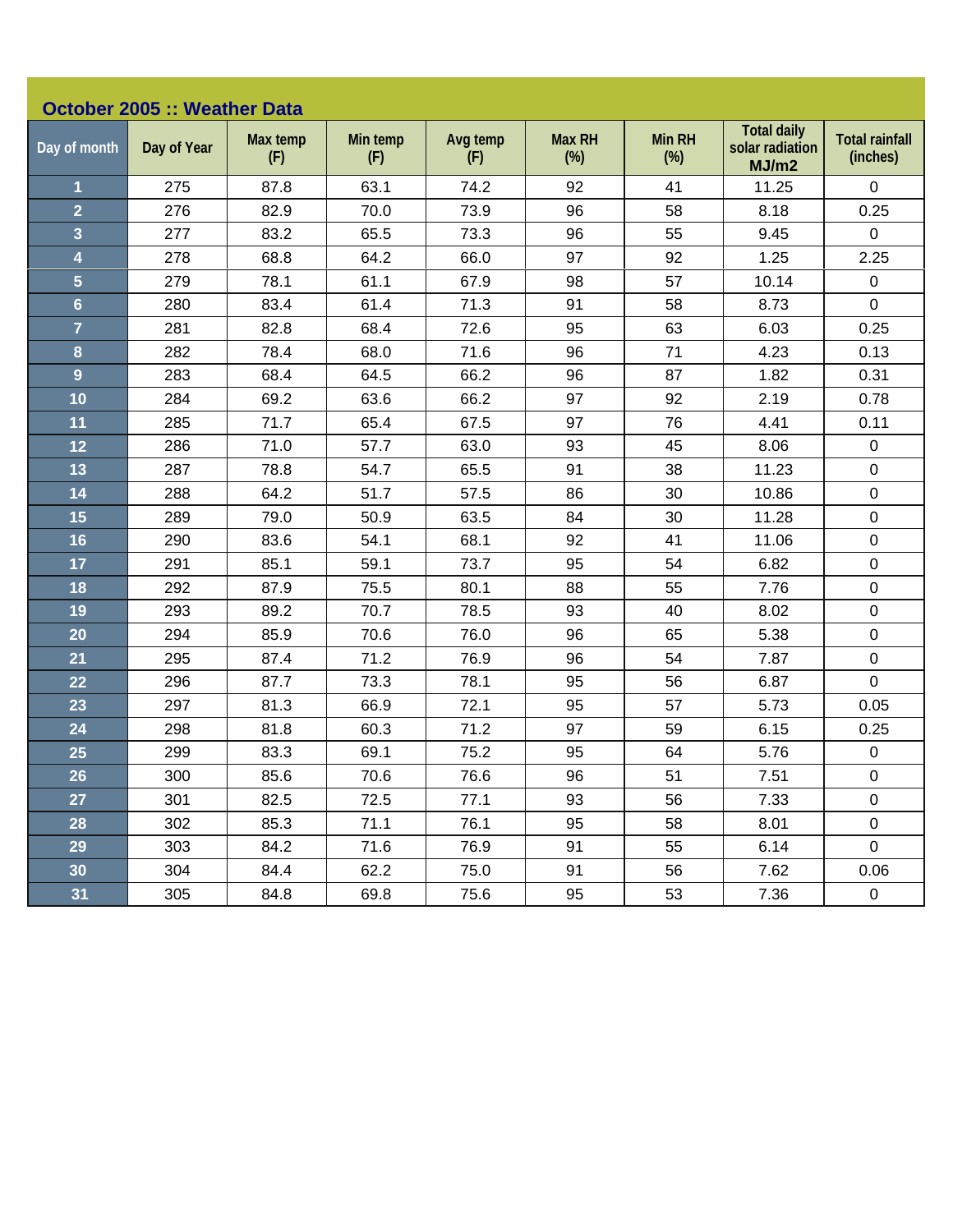| November 2005 :: Weather Data |             |                 |                 |                 |                         |                         |                                                |                                   |  |
|-------------------------------|-------------|-----------------|-----------------|-----------------|-------------------------|-------------------------|------------------------------------------------|-----------------------------------|--|
| Day of month                  | Day of Year | Max temp<br>(F) | Min temp<br>(F) | Avg temp<br>(F) | <b>Max RH</b><br>$(\%)$ | <b>Min RH</b><br>$(\%)$ | <b>Total daily</b><br>solar radiation<br>MJ/m2 | <b>Total rainfall</b><br>(inches) |  |
| $\mathbf{1}$                  | 306         | 74.7            | 63.1            | 67.4            | 97                      | 84                      | 1.40                                           | 0.98                              |  |
| $\overline{2}$                | 307         | 67.2            | 61.6            | 63.6            | 97                      | 89                      | 1.62                                           | 0.17                              |  |
| $\overline{\mathbf{3}}$       | 308         | 61.8            | 50.3            | 54.8            | 97                      | 73                      | 2.44                                           | 0.36                              |  |
| 4                             | 309         | 63.2            | 41.7            | 50.8            | 95                      | 41                      | 9.70                                           | $\pmb{0}$                         |  |
| $\overline{5}$                | 310         | 69.1            | 39.8            | 53.0            | 97                      | 38                      | 9.48                                           | $\mathbf 0$                       |  |
| $6\phantom{a}$                | 311         | 77.8            | 45.6            | 60.2            | 95                      | 30                      | 9.54                                           | $\pmb{0}$                         |  |
| $\overline{7}$                | 312         | 81.1            | 53.2            | 63.7            | 95                      | 31                      | 9.14                                           | $\pmb{0}$                         |  |
| 8                             | 313         | 72.7            | 48.0            | 58.3            | 97                      | 52                      | 7.93                                           | $\pmb{0}$                         |  |
| $\overline{9}$                | 314         | 70.5            | 43.1            | 55.5            | 96                      | 33                      | 8.40                                           | $\pmb{0}$                         |  |
| 10                            | 315         | 76.4            | 47.2            | 63.3            | 95                      | 65                      | 6.08                                           | $\pmb{0}$                         |  |
| 11                            | 316         | 65.6            | 47.0            | 55.4            | 94                      | 73                      | 1.99                                           | $\pmb{0}$                         |  |
| 12                            | 317         | 52.4            | 45.7            | 49.0            | 88                      | 72                      | 1.93                                           | $\pmb{0}$                         |  |
| 13                            | 318         | 56.5            | 48.1            | 51.1            | 91                      | 65                      | 2.52                                           | $\pmb{0}$                         |  |
| 14                            | 319         | 57.5            | 47.6            | 52.5            | 94                      | 78                      | 1.92                                           | $\pmb{0}$                         |  |
| 15                            | 320         | 66.3            | 57.0            | 61.5            | 93                      | 79                      | 2.47                                           | $\pmb{0}$                         |  |
| 16                            | 321         | 74.1            | 60.8            | 66.1            | 93                      | 67                      | 5.12                                           | $\mathbf 0$                       |  |
| 17                            | 322         | 63.7            | 58.8            | 61.7            | 97                      | 78                      | 0.88                                           | 2.68                              |  |
| 18                            | 323         | 62.9            | 57.2            | 59.9            | 97                      | 82                      | 1.92                                           | 0.01                              |  |
| 19                            | 324         | 68.7            | 51.8            | 59.4            | 98                      | 66                      | 4.92                                           | $\mathbf 0$                       |  |
| 20                            | 325         | 69.5            | 56.5            | 61.2            | 97                      | 69                      | 4.02                                           | 1.16                              |  |
| 21                            | 326         | 66.3            | 60.5            | 63.0            | 97                      | 85                      | 2.13                                           | 0.76                              |  |
| 22                            | 327         | 63.1            | 61.0            | 62.2            | 97                      | 96                      | 0.70                                           | 0.31                              |  |
| 23                            | 328         | 69.3            | 61.8            | 64.4            | 97                      | 92                      | 1.45                                           | 0.15                              |  |
| 24                            | 329         | 59.8            | 36.4            | 47.7            | 96                      | 68                      | 1.40                                           | 0.01                              |  |
| 25                            | 330         | 59.8            | 32.4            | 45.7            | 97                      | 35                      | 8.10                                           | $\pmb{0}$                         |  |
| 26                            | 331         | 67.8            | 44.2            | 57.5            | 89                      | 65                      | 4.68                                           | $\pmb{0}$                         |  |
| 27                            | 332         | 67.7            | 38.6            | 55.8            | 90                      | 37                      | 7.27                                           | $\mathbf 0$                       |  |
| 28                            | 333         | 60.0            | 36.5            | 49.5            | 94                      | 42                      | 4.91                                           | $\mathsf 0$                       |  |
| 29                            | 334         | 67.5            | 53.5            | 59.7            | 97                      | 79                      | 1.84                                           | 0.31                              |  |
| 30 <sub>o</sub>               | 335         | 51.4            | 31.1            | 41.7            | 98                      | 70                      | 1.74                                           | 0.93                              |  |
|                               |             |                 |                 |                 |                         |                         |                                                |                                   |  |